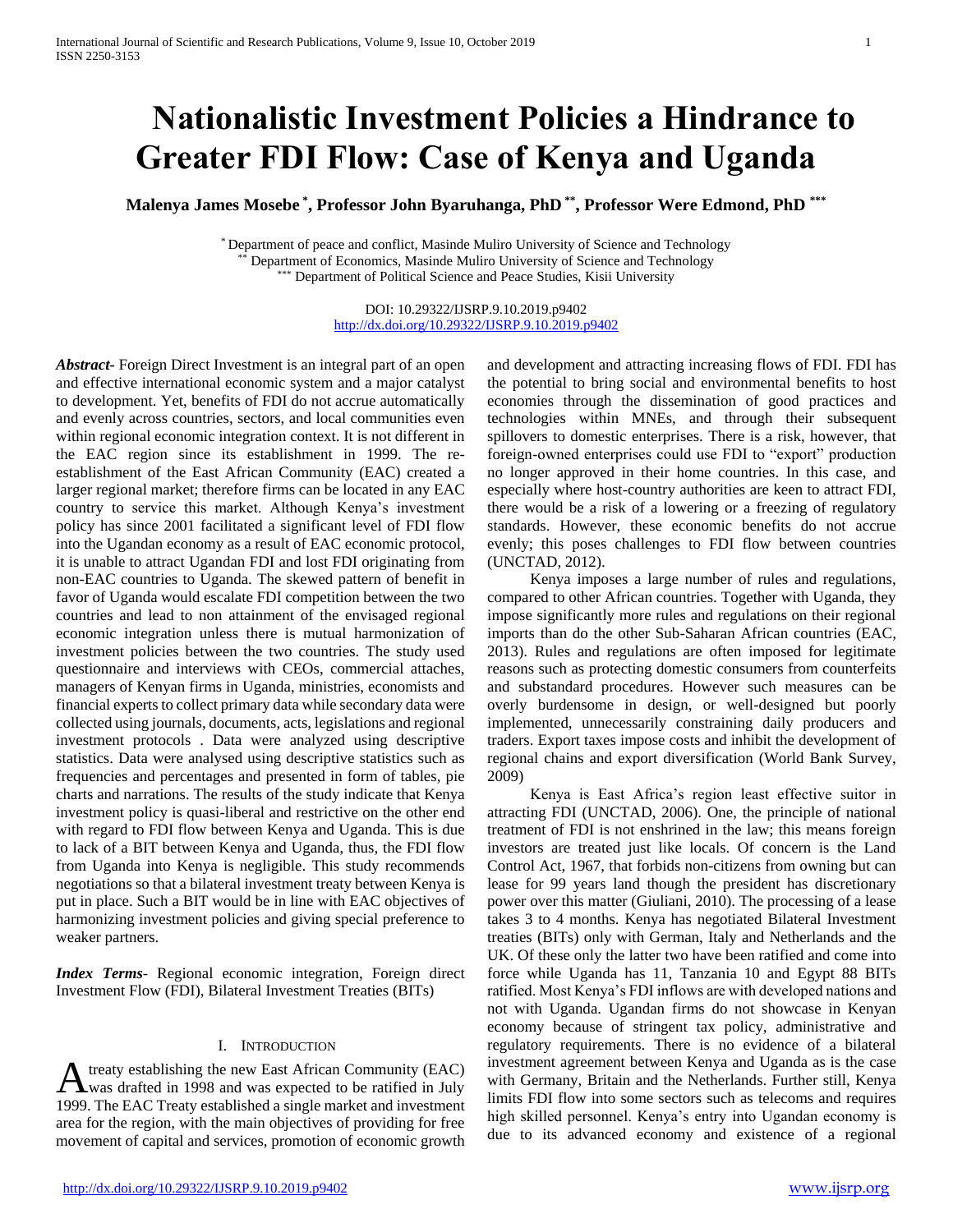investment agreement within the EAC protocol. In conclusion, FDI flow between the two countries is skewed in favour of Uganda, therefore, this does not auger well for regional economic integration.

 Kenya investment policy is prohibitive to FDI flow in some sectors but promotes outward FDI flow, and in particular in the service sector. But the policy does not encourage inward FDI flow into its economy from Uganda which in itself is a threat to regional economic integration. Further still, this policy has locked out Ugandan firm from its economy which does not auger for success of regional economic integration

### II. MATERIALS AND METHODS

 The East African Community, re-established in 1999 created a larger regional market; therefore firms can be located in any EAC country to service this market. At the same time, EAC countries have increased investment incentives in order to attract FDI and, they believe this would increase jobs and exports (World Bank, 2013). Kenya is currently the second highest source of Foreign Direct Investment (FDI) in the region (EAC, 2011). Similarly, Kenyan banks have supported the financial integration agenda by expanding not only into the Ugandan market but also setting up operations in South Sudan, Mauritius, and the Democratic Republic of Congo (World Bank, 2013).

 Although Kenya enjoys a significant investment advantage over Uganda due to generous capital recovery rules, it has been overtaken by its partner states in the recent years. An IMF (2006) report indicates that while Kenya and Tanzania continue to provide tax holidays to companies operating in their export processing zones (EPZs), Uganda eliminated tax holidays in 1997. According to Kimuyu (1999) Kenyan and Tanzanian companies operating in the EPZs are exempted for the first ten years from income tax and withholding tax on payments to non residents; after ten years, they pay a 25 percent corporate tax rate (compared with 30 percent for companies outside the EPZs). But does this mean Uganda's EAC partners are attracting more foreign investment (Evenctt, 2009)

 To the contrary, Uganda has continued to attract an increasing volume of FDI, measured in terms of GDP, higher than Kenya though less than Tanzania where FDI increased sharply in late 1990s. On the other side, Kenya has been providing relatively more generous investment incentives, but this generosity failed to attract higher FDI inflows. Kenya's regional leadership in attracting FDI also disappeared as soon as Tanzania and Uganda started reforming their economies and opening up to foreign investors in the early 1990s, at a time when Kenya itself was suffering from economic stagnation (IMF, 2006). FDI inflows in 1996-2003 averaged \$39 million a year, while inflows to Tanzania and Uganda surged to \$280 million and \$220 million, respectively, from negligible levels in the 1980s. However, increased competition over FDI and growing pressure to provide tax holidays and other investment incentives to attract investors could result in a "race-to-bottom" that would eventually hurt all EAC members. Left unchecked, such an uncoordinated contest could result in revenue loss, and hamper regional economic integration (Falvey, 2008). EAC's own experience supports the general conclusion that tax incentives are not the most important determinant of foreign investment (WTO, 2007). For example,

Uganda abolished tax holidays in 1997; it has continued to attract an increasing volume of FDI, measured in terms of GDP, higher than Kenya though less than Tanzania where FDI increased sharply in late 1990s. On the other side, Kenya has been providing relatively more generous investment incentives, but this generosity failed to attract higher FDI inflow (IMF, 2006).

 Although Kenya's investment policy has since 2001 facilitated a significant level of FDI flow into the Ugandan economy as a result of EAC economic protocol, it is unable to attract Ugandan FDI and lost FDI originating from non-EAC countries to Uganda. For example, in 2012, Uganda's foreign direct investment nearly doubled to \$1.7 billion, up from \$900 million in 2011, an increase driven largely by increased investment in the oil sector (Michell, 1999). This is evidence of skewed pattern of benefit in favour of Uganda which would escalate FDI competition between the two countries in the coming years. The landmark in government's effort to encourage foreign direct investment into the country came in 1991 when the investment code was passed and the Uganda Investment Authority established by an act of parliament. This made it very easy for both foreign and local investors to obtain investment licenses. The main purpose for the establishment of the Uganda Investment Authority (UIA) was to create a 'one-stop shop' for investors.

 This continued skewed FDI flow will lead to non attainment of the envisaged regional economic integration unless there is mutual harmonization of investment policies between the two countries. Empirical data indicates that Kenya supermarket chains and banks dominate Uganda, and FDI flow outside EAC (Delhi, 2011). This means that Kenya's investment policies are locking out potential foreign investors from Uganda and from non-EAC countries. Therefore, this study proposes to investigate the contribution of Kenya's investment policy on interstate FDI flow between Kenya and Uganda.

 To gather data, there were 96 questionnaires which were administered to respondents in total. The researcher with the help of two research assistants administered structured questionnaires to gather information from 5 CEOs of Kenyan firms in Uganda, 1 CEO of Ugandan firm in Kenya (UMEME), 5 branch managers of Kenya firms in uganda, 1 operational manager of Ugandan firm in Kenya, 5 investment experts in ministries (EAC, foreign affairs, Trade and Industry, NSE, and KIA),1 commercial attaché in Kenya (Uganda Embassy) and 78 employees in both Kenyan and Ugandan firms in both countries. Secondly, the researcher used interview schedule. The researcher and research assistants spent at least 5 days in each study site to conduct interviews. Both an indepth formal and informal interviews were done. The formal interviews were structured since they involved a set of questions of predetermined questions. The interview schedule was used with Investment experts and officers, commercial attaches, CEOs and employees of firms both in Kenya and Uganda

 The research instruments were trial tested with regard to FDI flow between Kenya and Tanzania. These instruments were trial tested in a pilot survey conducted in May 2018 using 35 respondents to validate them. The researcher sourced secondary data by analysis of publications such as investment policy journals, investment related legislations and government documents (Kenya and Uganda Bureau of statistics).These documents were sourced from the ministry of Trade and Industry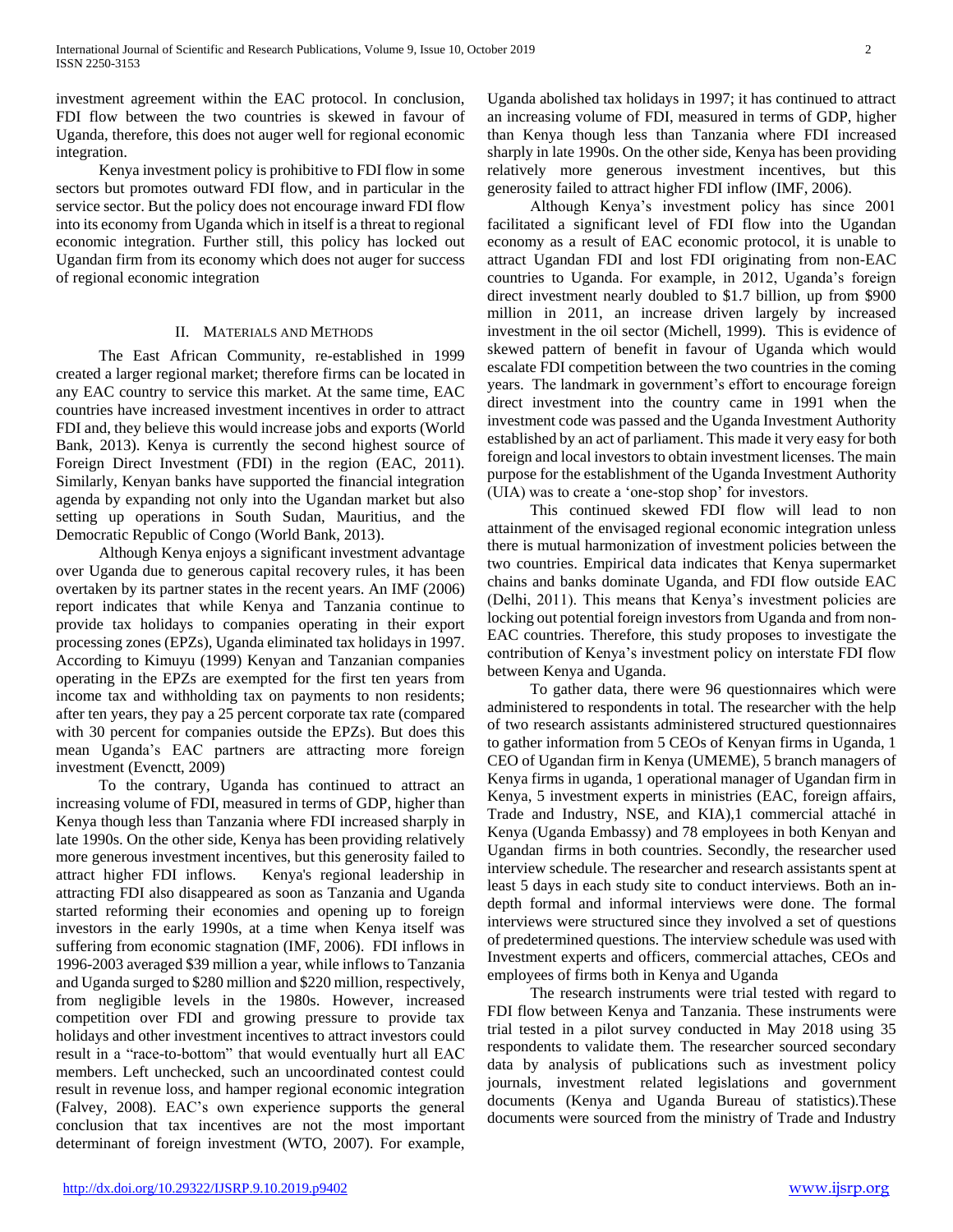and other government agencies that deal with investment issues and integration

Quantitative data were analyzed using descriptive statistics. Quantitative data consisted of measuring numerical values from which description such as frequencies and percentages were made. The data were first entered into the computer for analysis using statistical package for social sciences SPSS Version 12. This generated frequencies and percentages which were used to discuss the findings.Qualitative data basically involved themes and content analysis. The frequency with which an idea or word or description appears was to interpret the importance, attention or emphasis. Content analysis examined the intensity with which certain words had been used. A classification system was developed to record the information in interpreting results. The frequency with which a symbol or data appeared showed the measure of importance, attention or emphasis. The researcher presented data findings in form of frequency tables, pie charts, bar graphs and narratives. There were factors that affected the results of the study. One key problem was language barrier in the interior parts of regions and suspicion of spying. To overcome these challenges the researcher used interpreters and hired research assistants who speak local languages to explain to respondents

#### III. FINDINGS AND DISCUSSIONS

 To find out if Kenya has Bilateral Investment Treaty with Uganda, the researcher asked directors and Managers of Kenyan and Ugandan firms, Commercial attaches, and investment officers in the Ministry of EAC. The following pie chart is a summary of the findings.



**Source: Field Data, 2018**

 The figure above indicates that (95%) of the respondents agreed that Kenya and Uganda do not have a bilateral investment Treaty with Uganda while (5%) agree. Seemingly, there is no bilateral investment agreement between the two countries. This informs the scenario where Ugandan investors' presence in Kenyan investment market is not felt.Contrary to this; Kenya has negotiated bilateral investment treaties (BITs) only with Germany, Italy, the Netherlands and the United Kingdom. Of these, only the latter two have been ratified and come into force. In contrast, Uganda has 11 BITs ratified or under negotiation, the United Republic of Tanzania 10 and Egypt 88. The provisions in the BITs are standard in that they provide for national treatment as regards management, maintenance, use, enjoyment or disposal of investment, most-favored-nation status and compensation for war, national emergency and other related losses. They also guarantee transfer rights and provide protection against arbitrary expropriation and prompt, adequate and effective compensation in the event of expropriation. The BITs usually bind the States to consent to international arbitration to ICSID if the investor requests it, and if local remedies have been ineffective after a set period of time (typically a few months).

 As results indicate, even with other countries within or outside EAC, Kenya is yet to ratify BITs compared to Uganda. At this point, it could be concluded that Ugandan investment policy is open to foreign investors to Kenya's.

 Findings indicate investment flows from the EAC Partner States accounted for 0.6 percent of the total investments into Kenya during the year 2015. In order to attract more investment, there is need for Kenya to harmonize her investment policies and laws to the region to provide for a Common Investment Area consistent with the EAC Treaty.

 But the intra-EAC investment inflow to Uganda decreased by 23.5 percent to US\$ 19.8 million in 2015 from US\$ 60.4 million in 2014. The number of projects registered decreased to 13in 2015 from 17 in 2014, the bulk of which were registered by Kenyan investors. The following table is a summary of findings.

**Kenya –Uganda investment flows, 2013-2015(US\$ Million)**

| <b>Partne</b> | Sour        | 2013        |           | 2014  |           | 2015  |           |
|---------------|-------------|-------------|-----------|-------|-----------|-------|-----------|
| r             | <b>ce</b>   | No.         | val       | No.   | val       | No.   | Val       |
| states        |             | of          | <b>ue</b> | of    | <b>ue</b> | of    | <b>ue</b> |
|               |             | proje       |           | proje |           | proje |           |
|               |             | <b>cts</b>  |           | cts   |           | cts   |           |
| <b>UGAN</b>   | <b>Keny</b> | <b>14.0</b> | 64.       | 16.0  | 67,       | 11.9  | 17.1      |
| DA            | a           |             | 8         |       | 0         |       |           |
| <b>KENY</b>   | Ugan        | 00          | $\bf{00}$ | 2.0   | 0.9       | 7.0   | 7.2       |
| А             | da          |             |           |       |           |       |           |

**Source: Partner states Investment Promotion Agencies, 2015**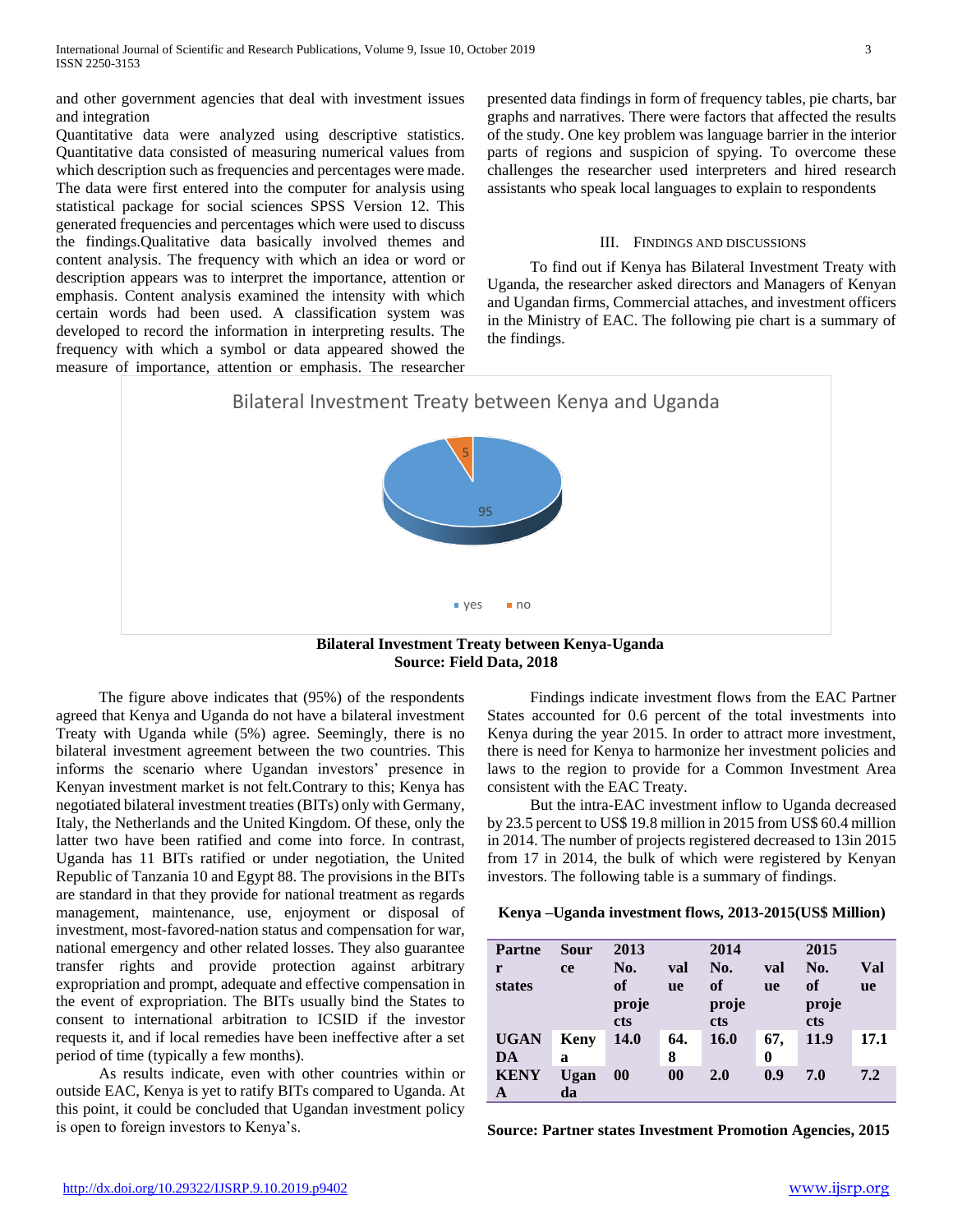The table indicates that Kenya FDI flow ito Uganda total 41.9 projects from 2013 to 2015.These projects are valued at148 US million dollars within this period. Uganda FDI inflows in too kenya ecomomy totals to 9 projects which are valied at 8.1 million Us dollars. Kenya FDI inlows are eight times over from this statistics.This indicates skewed nature of FDI flow in fa vour of Uganda which does notaugur well for reguional economic integration.

 Taxation policy could promote or restrict FDI flow. To find out how taxation affects FDI flow, the researcher analyzed Kenya Investment policy. The policy stipulates that foreign investors are obligated to pay certain taxes. But they could also benefit from tax incentives to encourage FDI flow. Thus, a range of taxes such as income, excise, the value added tax and other taxes apply to foreign investors. In the administration of Tax, VAT is charged in accordance with the provisions that a taxable supply is made by a registered person in Kenya, the importation of taxable good and supply of imported services (Republic of Kenya, 2004).

 In all cases 16% of the taxable value of the taxable supply, the value of imported taxable good or the value of a supply of imported taxable services is charged. However in case of a zero rated supply, zero percent is charged.

 The policy, however, stipulates that charitable bodies, churches, the military, the police and diplomatic organizations enjoyed tax exemptions and waivers when importing plant or farm inputs for use in production. But investors could apply for refunds if they fall in the bracket of businesses that provide zero-rated supplies and have incurred physical capital investment whose input tax exceeds Sh. 1,000,000 (\$ 13, 00). The only challenge is that it takes an average between three and six months to process refund claims. This indeed is one major one major drawback to FDI flow in Kenya.

 From this discussion, a range of taxes are detrimental to FDI flow. The VAT tax specifically makes doing business in Kenya difficult. Refund on the same is delayed that investors are negatively affected. The following section looks at corporate income tax that applies to all investors in Kenyan market.

 To find out about corporate income tax, the researcher analyzed the Kenya Income Tax Act (1974, with subsequent amendments) which requires resident companies to pay income tax at a rate of 30 % on earnings regardless of sector of operation and ownership, while local branches of non-resident companies are taxed at a rate of 37.5 %. Thus, foreign investors are disadvantaged since they pay more and setting out business for new comers may be difficult.

 But foreign investors in EPZ sector enjoy concessions on the corporate income tax rate. This also applies to companies newly listed on the Nairobi stock Exchange. These companies are taxed either 25% or 27% for five years from the year of listing if they float a minimum of 30% or 20% of their capital respectively. However, other firms could benefit from export subsidies and incentives under the .Manufacturing Under Bond Scheme on condition that they export their total output.

 The researcher also surveyed the industry to find out which FDI sectors enjoy tax exemptions or waivers in Kenya. The researcher asked investment experts/officers in KIA, Ministry of the EAC, CMA and NSE to identify which sectors foreign investors from Uganda enjoy these tax exemptions. There were 20 respondents in total. Two questionnaires were not returned. The following table is the summary of the findings.

|  |  | <b>Table: Tax Exemptions in Kenyan Economy</b> |  |  |  |
|--|--|------------------------------------------------|--|--|--|
|--|--|------------------------------------------------|--|--|--|

| Type of Sector |                   | Frequency | Percent | <b>Valid Percent</b> | <b>Cumulative Percent</b> |
|----------------|-------------------|-----------|---------|----------------------|---------------------------|
| Valid          | telecommunication |           | 5.6     | 5.6                  | 5.6                       |
|                | Manufacturing     | 5         | 27.8    | 27.8                 | 33.4                      |
|                | EPZ.              | 12        | 66.7    | 66.6                 | 100                       |
|                | Total             | 18        | 100.0   | 100.0                |                           |

## **Source: Field Data, 2018**

 The above table indicates that (66.7%) of the respondents agreed that foreign investors enjoy tax exemption in EPZ sector while (27.8%) agreed to manufacturing. (5.6%) of the respondents agreed that foreign investors in telecommunication enjoy tax exemptions. It was noted that foreign investors from Uganda do not engage in EPZ while their presence in other sectors is negligible.

 These incentives are investment allowance of 100% on immovable fixed assets, a ten-year corporate tax holiday, income and withholding tax holiday for firms that produced for export. These firms may sell products on the domestic market but must pay normal duties and taxes plus a 2.5% surcharge on dutiable value. This means that firms that produced mainly for domestic consumption did not enjoy any of these incentives or subsidies (Republic of Kenya, 2009).The policy, therefore, seems not to recognize the importance of FDI flow to any given economy. The essence of FDI is to produce goods locally those which a country could have imported. The policy is stringent since it does not cater for foreign investors who produce goods for local consumption.

 These tax incentives benefit sector such as EPZs. This sector is unique in that it is anchored on an agreement between Kenya and USA under the AGOA initiative. Some of these tax incentives include: 10-year corporate income tax holiday, followed by a 25% rate (compared to the standard 30%) for the next 10 years; 10-year exemption from all withholding taxes; exemption from import duties on machinery, raw materials, and inputs; exemption from stamp duty and VAT on raw materials, machinery and other inputs.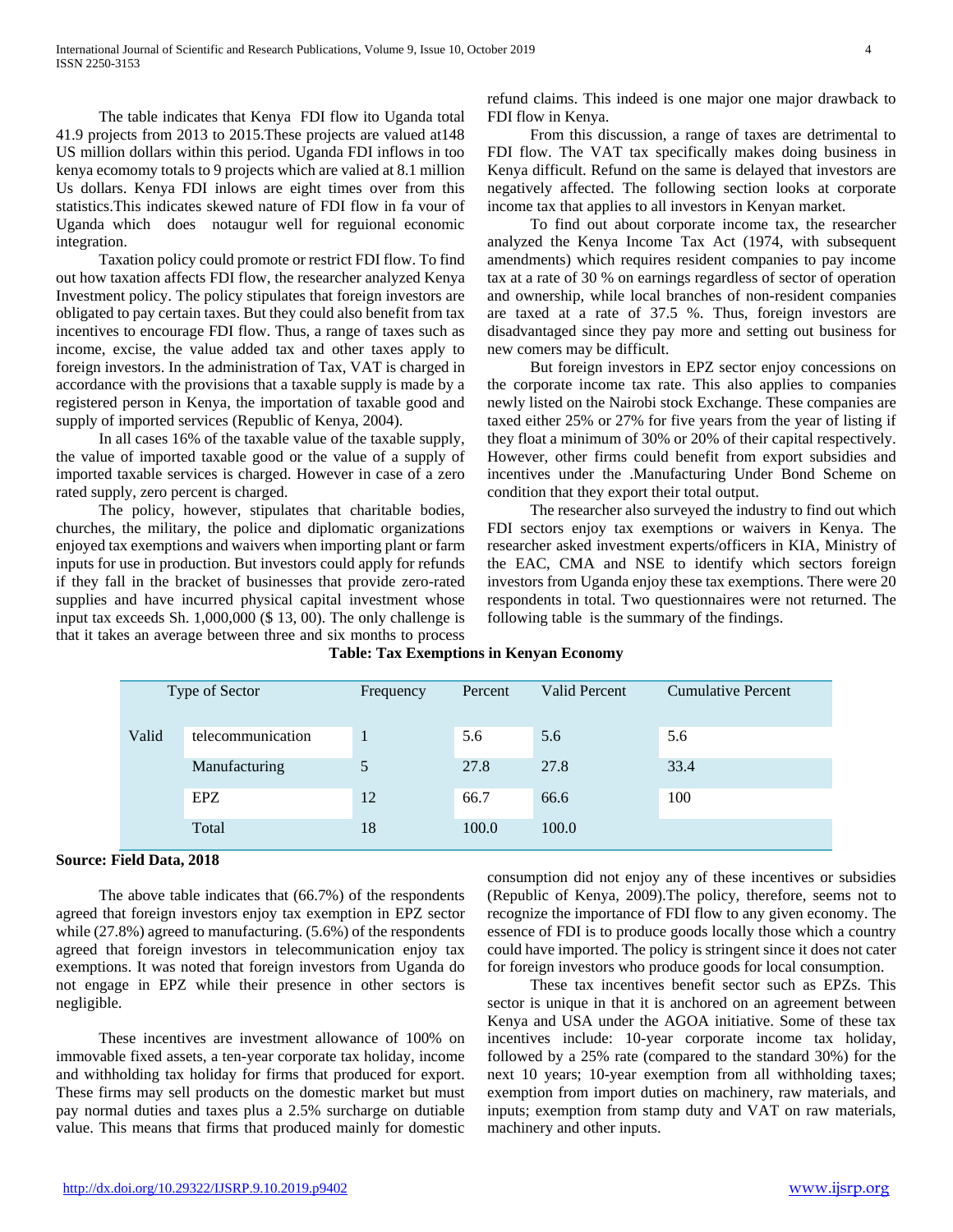On the contrary, Uganda offers fewer tax incentives than either Tanzania or Kenya. But foreign investors enjoy tax incentives such as import duty and stamp duty exemptions for companies exporting their produce. The policy offers unlimited corporate income tax holidays for certain categories of sectors such as agro-processing companies, and provides a 10-year corporate income tax holiday for businesses. Thus, as the 2006 IMF report notes, Uganda attracts higher levels of FDI than Kenya due to a more favourable investment climate of generous investment incentives. The following table 8 indicate that Uganda received the largest FDI flows in the region in five years (2006- 2010). The following table indicates FDI Flows in the Region for Period 2006-2010

| Country   | 2006 | 2007 | 2008 | 2009 | 2010 |
|-----------|------|------|------|------|------|
| Kenya     | 51   | 729  | 96   | 141  | 133  |
| Rwanda    | 31   | 82   | 103  | 119  | 42   |
| <b>TZ</b> | 597  | 647  | 679  | 645  | 710  |
| <b>UG</b> | 644  | 792  | 729  | 816  | 848  |

### **Source: UN conference on Trade and Development, World Investment Report, 2011**

 The above table indicates that FDI flow into Uganda has increased even though it offers fewer tax incentives than other East African countries. This means that FDI flow is dependent on the overall investment climate and not just tax incentives. This result concurs with a study by the University of Nairobi (2010) which found that the main reasons for firms investing in Kenya are access to the local and regional market, political and economic stability, and favorable bilateral trade agreements. These are overall factors that contribute to reasons for FDI flow. In fact, fiscal concessions offered by EPZs were mentioned by only 1% of the businesses sampled in the study. The disparities in tax incentives within EAC region are indicative of competition for FDI attraction into their economies. This goes against the EAC aspiration on integration

with purposes to establish deepen political, economic, social and cultural cooperation among states and aims to establish a common market, a monetary union and ultimately a political federation. The customs union regime should reduce harmful tax competition between partner states. This would end the habit of national governments setting their own tax rates in many areas.

 Also, the researcher asked the investment experts in Ministries of EAC, Foreign Affairs and International Trade, KIA and commercial attaché, CEOs of Ugandan firms, Kenyan firms, managers of Ugandan and Kenyan firms to identify tax relief mechanisms that apply to foreign investors in Kenya. The number of respondents was 20. Two questionnaires were not returned. The following Table is a summary of the findings

## **Table: Tax Policy**

|       |                | Frequency | Percent | Valid Percent | <b>Cumulative Percent</b> |
|-------|----------------|-----------|---------|---------------|---------------------------|
| Valid | Tax allowances |           | 5.6     | 5.6           | 5.6                       |
|       | Tax holidays   | 5         | 27.8    | 27.8          | 33.4                      |
|       | Tax exemptions | 12        | 66.7    | 66.6          | 100                       |
|       | Total          | 18        | 100.0   | 100.0         |                           |

#### **Source: Field Data, 2018**

 Table above indicates that 3(37-5%) of the respondents agreed that foreign investors enjoy tax allowances while 4(50%) agreed that tax holidays are applied. 1 (10%) of the respondents argued that they also enjoyed tax exemption.

 This result indicates that foreign investors from Uganda enjoy a conducive investment environment with regard to policy taxation just like local counterparts. This is as a result of tax concessions which include tax holidays, accelerated depreciation and exemption of investment income from the company income tax. For example, the export processing zones in Kenya, offer all investors a ten-year tax holiday, easy repatriation of profits and little regulation with regard to environment protection and labor standards. Table below compares Uganda and Kenya tax bands and tariffs.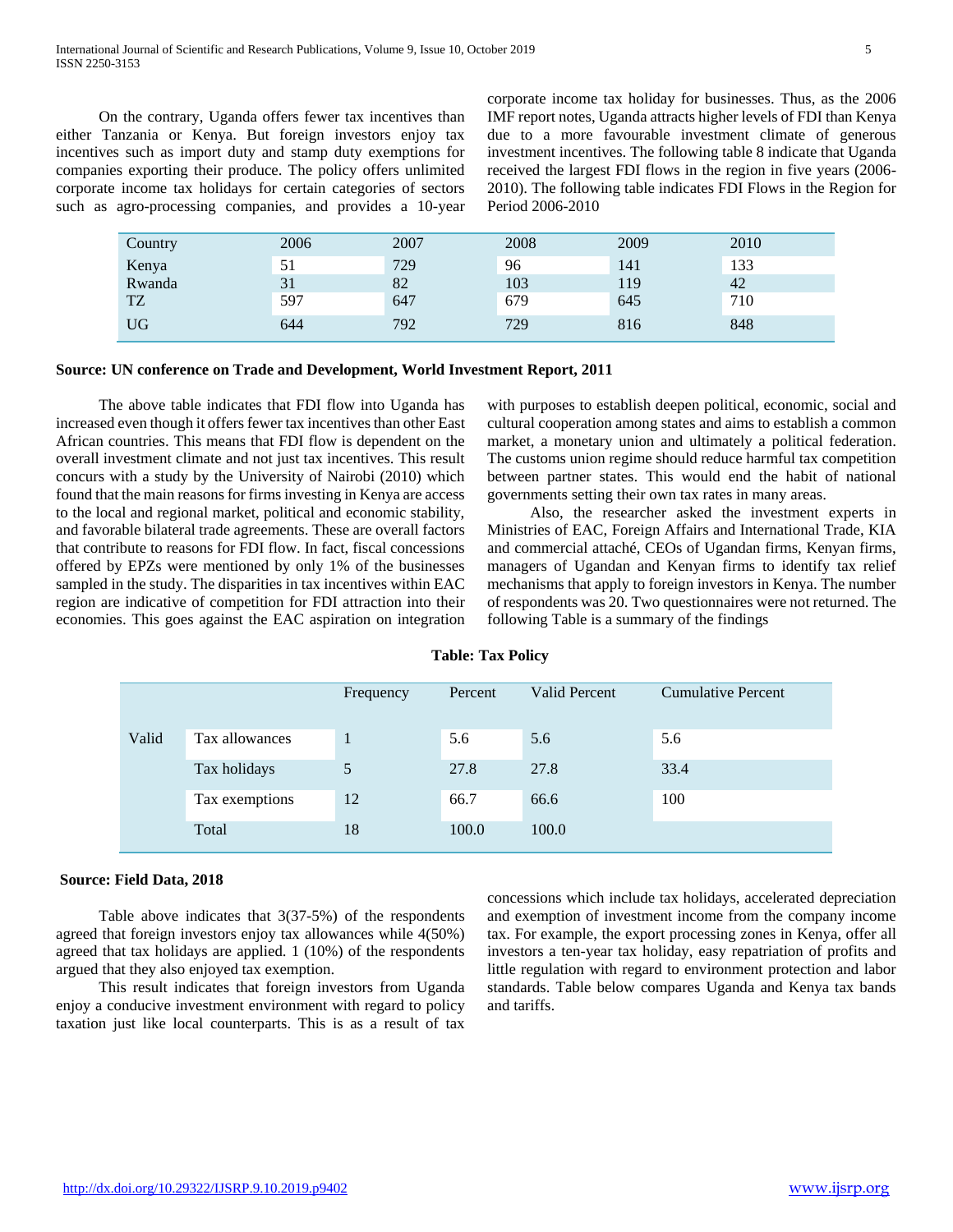| Country       | Tariff<br>band | 2011     | 2012      | 2013                                    | 2014      | 2015      | $\%$<br>change<br>2014 | $\%$<br>change<br>2015 |
|---------------|----------------|----------|-----------|-----------------------------------------|-----------|-----------|------------------------|------------------------|
| <b>UGANDA</b> | $0\%$          | 4,297.0  | 4,554.1   | 4,150.9                                 | 4,258.60  | 3,992.18  | 2.6                    | 6.3                    |
|               | $2\%$          |          |           |                                         |           |           |                        |                        |
|               | 4%             | 1.6      | 2.4       | 2.6                                     | 2.49      | 0.11      | 2.9                    | 95.5                   |
|               | 6%             | 23.9     | 32.7      | 35.1                                    | 38.27     | 11.52     | 9.1                    | 69.9                   |
|               | $10\%$         | 337.8    | 373.2     | 547.8                                   | 650.60    | 561.66    | 18.8                   | 13.7                   |
|               | 25%            | 839.9    | 864.2     | 861.7                                   | 883.71    | 754.11    | 2.5                    | 14.7                   |
|               | >25%           | 130.7    | 216.2     | 219.4                                   | 239.86    | 208.53    | 9.3                    | 13.1                   |
|               | Total          | 5,630.9  | 6,042.8   | 5,817.5                                 | 6,073.53  | 5,528.12  | 4.4                    | 9.0                    |
| <b>KENYA</b>  | $0\%$          | 9830.07  | 10,600.19 | 10,430.38                               | 11,995.15 | 9,652.30  | 15.0                   | 19.5                   |
|               | 10%            | 1,642.07 | 2,028.91  | 2,197.50                                | 2,352.88  | 2,248.24  | 7.1                    | 4.4                    |
|               | 25%            | 2,375.75 | 2,702.92  | 2,938.52                                | 3,137.52  | 3,257.21  | 6.8                    | 3.8                    |
|               | >25%           | 797.30   | 894.81    | 844.63                                  | 920.64    | 842.70    | 9.0                    | 8.5                    |
|               | Total          |          |           | 14,646.30 16,226.84 16,411.03 18,406.19 |           | 16,000.44 | 12.2                   | 13.1                   |

## **Total Exemptions and Remissions granted by Kenya and Uganda for 2014 compared to 2015, US\$ millions**

## Source**: Partner states' Revenue Authorities, 2016**

 In as much as the policy promotes FDI flow in general, it is prohibitive since only exporting companies enjoy the mentioned tax incentives. A majority of Ugandan firms do not fall within this category. With this state of investment environment, the policy is unfavorable to investors from Uganda.

 Therefore, financial and fiscal incentives are ineffective once other fundamental determinants of FDI are taken into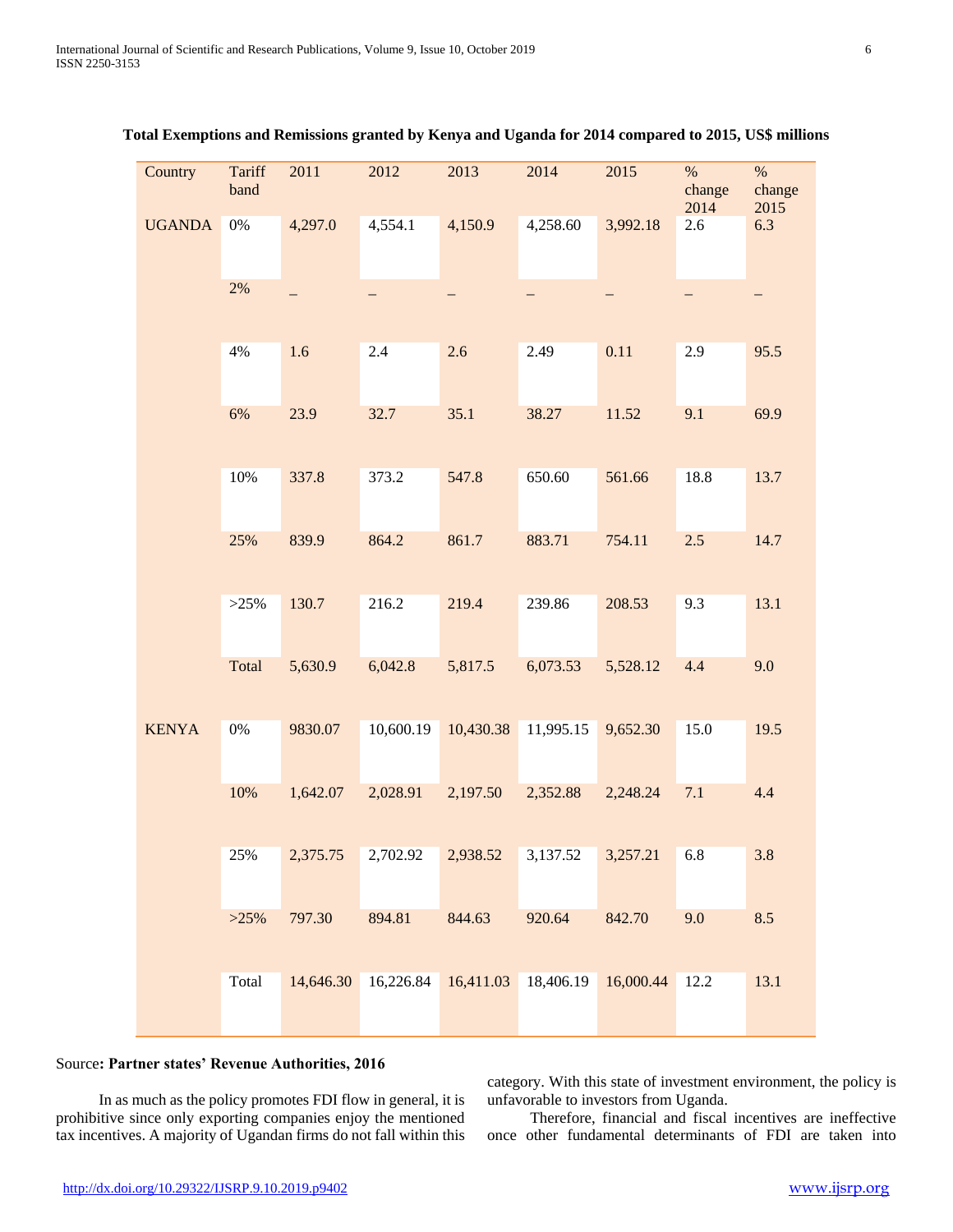account, undermining their function in FDI flow. This result concurs with Collier (1999) assertion that while current tax rates in Africa are not particularly high, their imposition is often arbitrary. He argues that there are so many temporary tax exemptions for new investors but that the tax burden for longstanding investors is high, thereby discouraging FDI flow. From this discussion, tax incentives may not achieve the intended purpose if the overall economic fundamentals are unfavorable. Kenya's tax policy is punitive which a discouragement to investors from Uganda. The lack of DDT between Kenya and Uganda means that Ugandan investors into Kenya pay double taxation on corporate income tax.

 To find out about specific unfavorable taxes that apply to foreign investors from Uganda, the researcher analyzed Kenya investment policy. The policy stipulates that taxation, and more on what they perceive as a rather "aggressive" attitude of the Kenya Revenue Authorities (KRA) with respect to compliant tax payers, and the "punitive" levels of penalties in the event of delay in payments or minor mistakes in reporting. They often perceive KRA as expending too much effort on chasing existing taxpayers at the expense of its efforts to widen the tax base. They also raised concerns about delays in reimbursements of excess VAT payments and duty drawbacks, and the administration of customs (Republic of Kenya, 2004).

 As already mentioned FDI provides positive net benefits to the host country. As a consequence, many countries provide a range of incentives to entice FDI. Incentives typically include tax and duty concessions and guarantees against nationalization. Materials and equipment imports, for example, are often exempt from import duties.

 The researcher also asked the investment experts in Ministries of EAC, Foreign Affairs and International Trade, KIA and commercial attaché, CEOs of Ugandan firms, Kenyan firms, managers of Ugandan and Kenyan firms to identify tax relief mechanisms that apply to foreign investors in Kenya. The number of respondents was 20. Two questionnaires were not returned The following table below is a summary of the findings:

| Taxes |                 | Frequency | Percent | <b>Valid Percent</b> | <b>Cumulative Percent</b> |
|-------|-----------------|-----------|---------|----------------------|---------------------------|
| Valid | Corporate taxes | 6         | 33.3    | 33.3                 | 33.3                      |
|       | Sales tax       | 5         | 27.7    | 27.8                 | 61.1                      |
|       | Stamp duty      |           | 5.5     | 5.6                  | 66.7                      |
|       | <b>VAT</b>      | 6         | 33.3    | 33.3                 | 100                       |
|       | Total           | 18        | 100.0   | 100.0                |                           |

### **Table: Unfavorable Taxation**

#### **Source: Field Data, 2018**

 The table indicates that (33.3%) of respondents agreed that corporate and VAT taxes are the most Unfavorable taxes to foreign investors from Uganda while (27.7%) of the respondents agreed that sales tax is a discouragement to investors. Besides tax and fiscal policies, non-economic policies also determine FDI flow between Kenya and Uganda.

 To find out the specific administrative framework affecting FDI flow between Kenya and Uganda, the researcher further analysed the Kenya investment policy. The policy distinguishes between domestic and foreign investors. It requires the latter to apply to the newly established Kenya Investment Authority (KIA) for an Investment Certificate by stating that "a foreign investor shall not invest in Kenya unless it has been issued with an investment certificate (Republic of Kenya, 2004).

 The Investment Promotion Policy (2004) requires that a foreign investor meets mandatory investment threshold of at least \$500,000 or the equivalent in another currency for a foreign investor to qualify to set up business in Kenya. This is before a certificate is issued. Secondly, "local content" requirements on foreign investments are a condition set for the same. With effect from 15/6/2016 the second and last part of the Companies Act 2015 came into force thus foreign companies seeking registration in Kenya are required to, under section 975 (20(b), ensure that at least at the time they are making application for registration at least 30 per cent of their shareholding is held by Kenyan citizens by birth. The 30 per cent local shareholding threshold however only applies in respect of branch office registrations in Kenya and does not apply to locally incorporated companies unless the company operates in specific regulated industries such as banking ,telecommunication, insurance and Mining. Yet under the same Act a foreign company that establishes a business in Kenya is required to apply to the register of companies for certificate of registration for what is commonly referred to as a branch. The local share holding requirement for foreign branch registration are unworkable as it is commercially unviable for a foreign company which has operations in many countries to cede 30 per cent of its shareholding to Kenyan citizen by birth in the country of origin where the foreign company is registered. Furthermore this requirement is not aligned to the government's investment policy which seeks to offer a liberalized economy to foreign investors.

 Thus, the threshold on the amount to initially invest and at least 30% of shareholding by a Kenyan citizen by birth could be a hindrance to foreign investors from Uganda before they are issued by certificates and licenses. This is contrary to the legal frameworks for investment promotion in EAC as set out in several regional and national documents key among them EAC Development strategies (I-IV) and EAC Industrial Development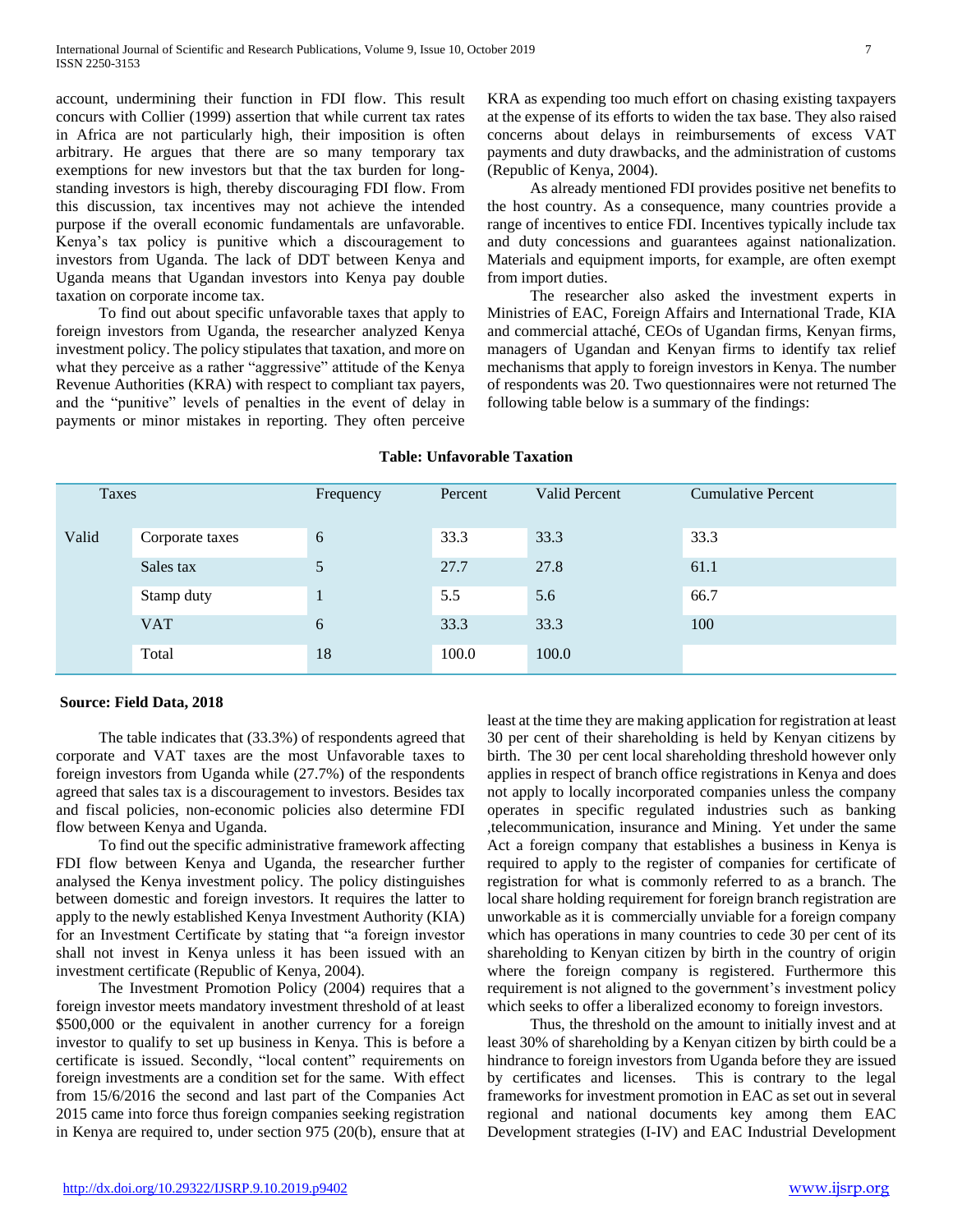Strategy. The aim of the strategic policies is to promote both domestic and foreign investments through holistic approach to Infrastructural development, Industrial development and Public sector engagement.

 To find out specific regulations or rules on local labour laws the researcher analysed the Labour Act (Republic of Kenya,)). But tthrough a Gazette Notice of July 2012, the Ministry of Immigration made changes in the immigration laws of Kenya that prohibit granting of work and residence permits to foreign workers if they are 35 years and younger and if they are not assured of monthly salary of US\$2000 and more (Republic of Kenya,)

 This age restriction is blind to the fact that a larger share (more than 60 percent) of the EAC population is youth below 35 years of age. The new rules have also locked out expatriates from employment in the medical, real estate, engineering, accountancy and legal professions. Incidentally, Kenya is among the countries in Africa with the least number of accountants, lawyers and engineers. The following table indicates a comparative period of acquiring a work permit in Kenya and Uganda.

## **Table: Period Taken to Acquire a Permit**

**Country Number of Days Kenya** 6 to 9 months

## **Uganda** 2 to 3 weeks **Source: Field Data, 2018**

 The above table indicates that it takes between 6-9 months to process work permit applications in Kenya compared to 2 to 3 weeks in Uganda. Thus, Kenya needs to relook at its labor laws, there have been several cases of denial of work permits or undue delays in processing of work permits that could have negative implications. This is an indication that the legislative reforms that ought to facilitate work permit acquisition by foreign workers in the country have not been matched by practice-change. Secondly, it appears the old habit of rent-seeking is still embedded in the new dispensation and this complicates the realization of benefits of labor policy reforms. Indirect barriers typically include bureaucratic and other informal impediments to foreign investment, such as ambiguous regulatory approval, delays in customs clearance, visas for expatriate workers, or weaknesses in the legal system.

 To find out immigration and labour laws that affect FDI flow, the researcher asked employees of both Kenyan and Ugandan firms to identify foreign worker policies that hinder cross border movement of labour. The total number of respondents was 78. The table below is a summary of the findings.

| Table: Immigration and Labor Regulations on Foreign Workers. |                                    |           |         |               |                       |  |  |  |  |
|--------------------------------------------------------------|------------------------------------|-----------|---------|---------------|-----------------------|--|--|--|--|
|                                                              |                                    | Frequency | Percent | Valid Percent | Cumulative<br>Percent |  |  |  |  |
| Valid                                                        | Work permits take 37<br>long       |           | 47.4    | 47.4          | 47.4                  |  |  |  |  |
|                                                              | Work in specific<br>sectors/skills | 36        | 46.2    | 46.2          | 93.6                  |  |  |  |  |
|                                                              | labor<br>Stringent<br>laws         | 2         | 2.6     | 2.6           | 96.2                  |  |  |  |  |
|                                                              | Level of education                 | 3         | 3.8     | 3.8           | 100.0                 |  |  |  |  |

Total 78 100.0 100.0

**Table: Immigration and Labor Regulations on Foreign Workers**.

## **Source: Field Data, 2018**

 The table indicates that (47.4%) of the respondents agree that work permits are a requirement and it takes long to acquire them while (46.2%) agree being restricted to certain sectors. On level of education, (3.8%) agree that it is an aspect that restricts foreign workers to work in either country while 2.6 agree to stringent labor laws.

 Generally, work permits and restriction into certain sectors/skills are the biggest hindrance to foreign workers in either country. But stakeholders argued it takes long to acquire a work permit in Kenya than Uganda. Kenya restricts foreign workers in most sectors than Uganda also.

## IV. CONCLUSIONS

 FDI flow from Uganda or EAC region into Kenyan market is little. But FDI flow with developed world continues to grow due to bilateral investment agreement with Germany, Britain, USA and lately China. But Ugandan investment policy is open since it

promotes more FDI flow in the recent past than Kenya. Uganda has ratified more BITs than Kenya in the recent past. In EAC region, intra-FDI flow is low with regard to Kenya since the policy seems to favor developed world foreign investors. Thus, despite the existence of an EAC protocol intra-EAC flow is still low; a scenario attributed to lack of BITs between partner states. For instance, there is no BIT between Kenya and Uganda in view of promoting investment in specific sectors in the spirit of EAC protocol. The results of the study also indicate that both fiscal and tax regulation with regard to investment of foreign firms from Uganda are Unfavorable. The policy requires a hefty initial capital of \$500,000 with a range of applicable taxes. Although tax reliefs are available they defeat the purpose of FDI in the economy since firms that export produce benefit. It was found that as a result only EPZ sector, charitable organizations, churches and the military benefit from these tax exemptions. Administrative and regulatory framework on FDI flow are restrictive since foreign firms from Uganda need to get registered after acquiring an array of certificates and licensees to set up business. The timeframe of